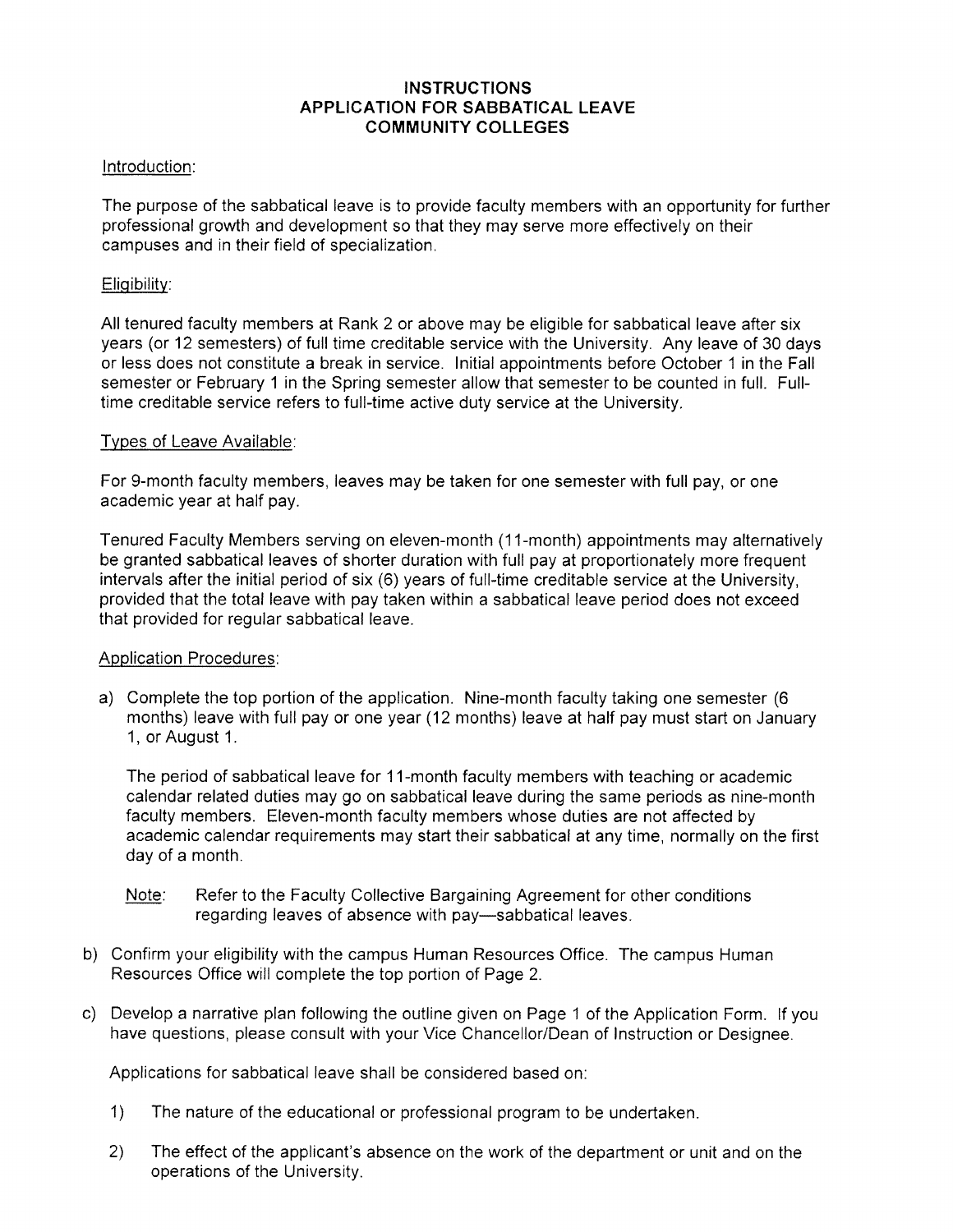- d) Submit the application to the Department/Division Chair by the campus deadline, which shall be at least six (6) months before the effective date of the leave.
- e) You will generally be notified by your Chancellor by April 30 or October 30, respectively, of the outcome of your leave application.
- f) If your leave plan is approved but the leave is not granted because of lack of funds or inability to find replacements, you may resubmit the leave request in future semesters where it will be given priority consideration over new applications.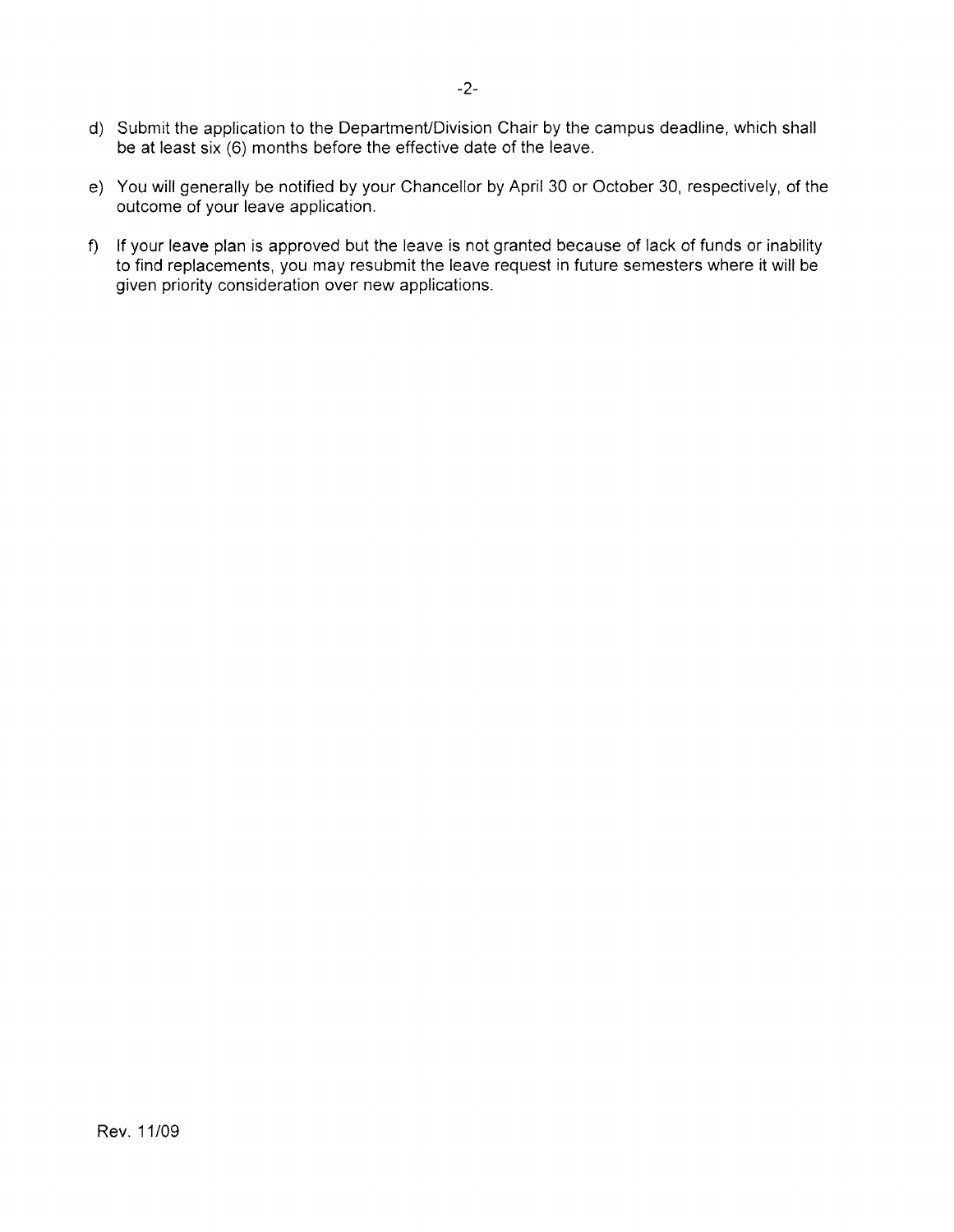## **COMMUNITY COLLEGES**

| Name of Applicant: |                                             |
|--------------------|---------------------------------------------|
| Title:             |                                             |
| College:           | <b>Windward Community College</b>           |
| Dept/Div:          |                                             |
| Rank:              |                                             |
|                    | Period of Sabbatical Leave Requested:<br>to |

#### Sabbatical Plan:

On a separate sheet, please complete your sabbatical leave plan according to the following outline:

- A. Nature of the educational or professional program to be undertaken, including:
	- 1) Sabbatical objectives: Knowledge, experience and/or expertise, to be gained from the sabbatical for the benefit of the students, colleagues and campus(es). Where appropriate, the sabbatical plan should identify the specific output or tangible product of the sabbatical activity.
	- 2) Relationship of objectives to college strategic plan goals, to anticipated duties, or to any approved projects with which you are or anticipate being involved.
	- 3) Sabbatical activities planned to accomplish the sabbatical objectives. This would include any programs of study, community services, colleges/businesses to be visited, travel, materials development, and an approximate timeline for the different activities. Indicate any College-provided materials or facilities support you would require. Indicate if planning to attend the University of Hawai'i for tuition waiver purposes.
- B. A summary, in outline form, of what you feel are your outstanding contributions to your College.
- C. Indicate any financial remuneration from non-University of Hawai'i sources to be received during the sabbatical leave, including grants, fellowships and outside employment. If no outside funding will be received, indicate NONE.

#### Statement of Understanding and Compliance:

I understand that sabbatical leave is granted in accordance with University policy, and that should I be authorized such leave, I shall carry out my sabbatical plan, and within one semester, submit a written report on my sabbatical activities. I also understand that I am required to return to the University System for service for a period of not less than the period of the sabbatical leave. I agree that if I refuse to return, I shall reimburse the University all compensation received from the University covering the sabbatical leave period.